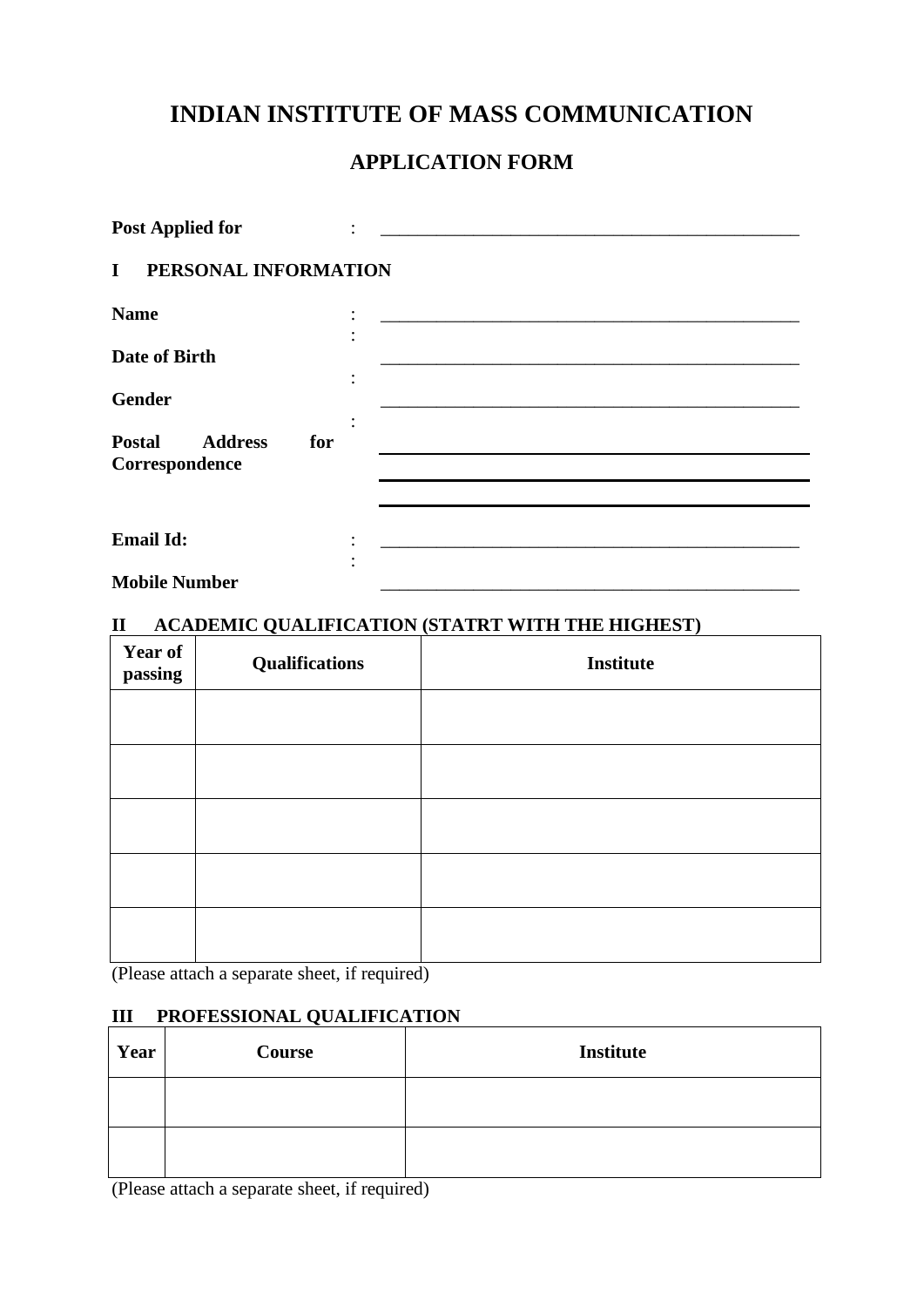## **IV EXPERIENCE (From Current Position)**

| Organisation | <b>Nature of Job</b><br><b>Position</b><br>(Full time/<br><b>Part Time)</b> |  | <b>Type of Job</b><br>(Coordination/<br>Teaching/ | <b>Period</b> |    |
|--------------|-----------------------------------------------------------------------------|--|---------------------------------------------------|---------------|----|
|              |                                                                             |  | Project /<br>Other)                               | From          | To |
|              |                                                                             |  |                                                   |               |    |
|              |                                                                             |  |                                                   |               |    |
|              |                                                                             |  |                                                   |               |    |
|              |                                                                             |  |                                                   |               |    |

(Please attach a separate sheet, if required)

## **V LANGUAGE PROFICIENCY (Please tick mark):**

|                        | <b>Speak</b> | Write | <b>Both</b> |
|------------------------|--------------|-------|-------------|
| English                |              |       |             |
| Hindi                  |              |       |             |
| Other (Please specify) |              |       |             |

### **VI COMPUTER PROFICIENCY (Please tick mark):**

|                        | <b>Elementary Knowledge</b> | <b>Advanced Knowledge</b> |
|------------------------|-----------------------------|---------------------------|
| M.S. Excel             |                             |                           |
| <b>SPSS</b>            |                             |                           |
| M.S. Powerpoint        |                             |                           |
| Other (Please specify) |                             |                           |

#### **VII PUBLICATIONS (Please tick mark):**

| <b>Topic</b> | Journal/<br><b>Book</b> | <b>ISBN Number</b> | <b>National / International</b> |
|--------------|-------------------------|--------------------|---------------------------------|
|              |                         |                    |                                 |
|              |                         |                    |                                 |
|              |                         |                    |                                 |
|              |                         |                    |                                 |

(Please attach a separate sheet, if required)